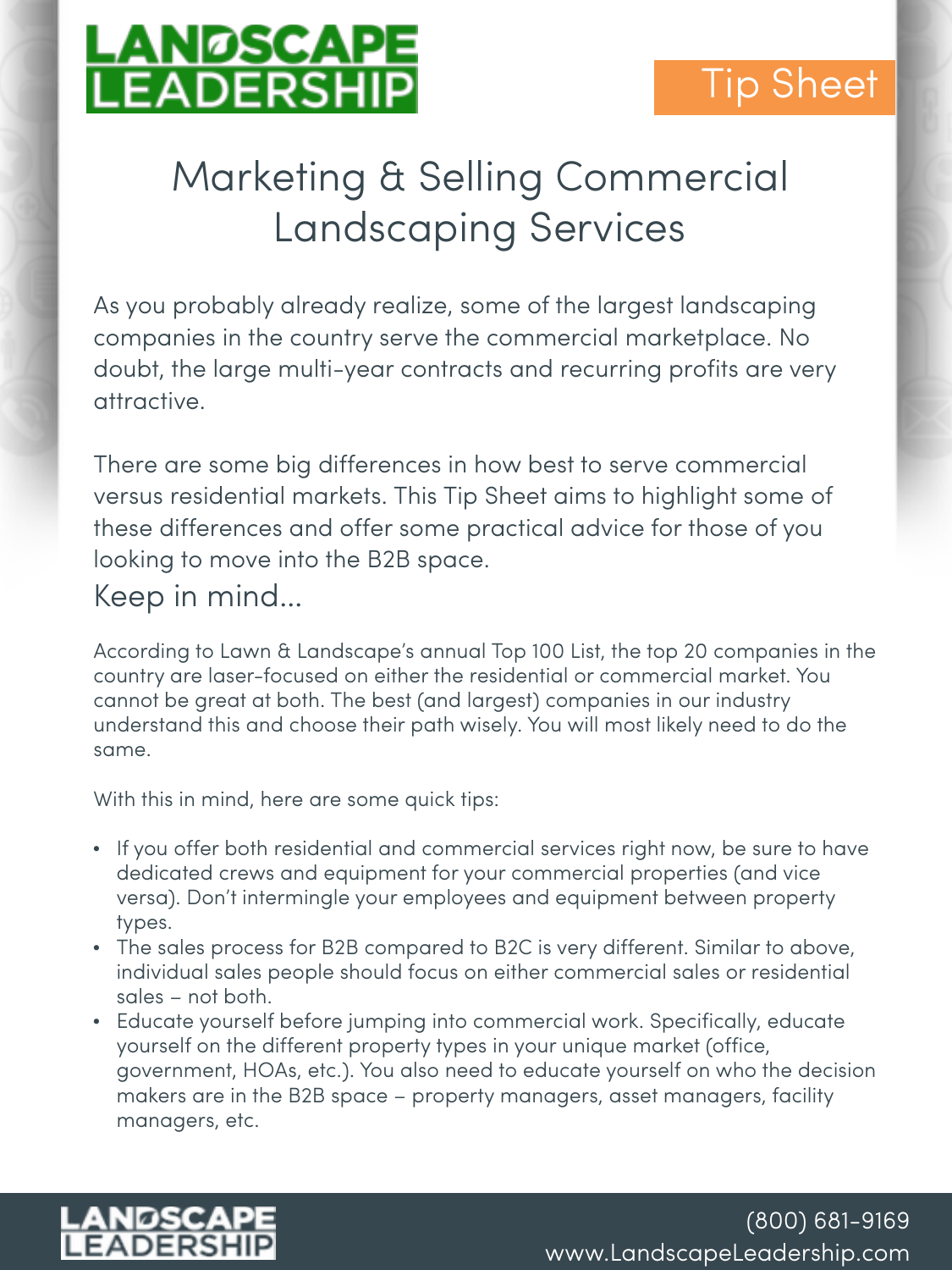# Marketing & Selling Commercial Landscaping Services Tip Sheet

- Identify your competitors in your market. Who will you be bidding against? What is their competitive advantage? How will you position your company against theirs? Commercial landscaping is a highly competitive space. Your competitors will just be waiting for you to screw up.
- As you transition to commercial services, make sure your business isn't too dependent on a single large account ("big whales") or a single property type (like multi-family housing). With twists and turns in the market you need to be diversified.

### Marketing your commercial landscaping services

There will be some notable differences in how you market your business when you serve the commercial market. Here are some tips:

- Displaying thought-leadership and expertise is even more critical to B2B marketing and sales success. You'll be dealing with individuals and groups whose jobs are dependent on the decisions they make (like who to hire as their landscape contractor). You must focus on educating your prospects and providing value over months, and even years, before you may start working together.
- Your website will need to play a key role in educating your prospects. More indepth content will be needed, such as case studies, video, an insightful blog and even long-form content like whitepapers and reports.
- Social media should play a larger role in your marketing strategy. Business professionals are more open to connecting online and building relationships in a digital space. The key is to provide value at every turn to keep your prospects engaged.
- Get involved with real estate groups like the Building Owners and Managers Association (BOMA) and Commercial Real Estate Women (CREW). The organizations are active nationally and in many local markets. Chamber of Commerce meetings, CEO forums and other networking events are also great places to build relationships and even meet potential clients.

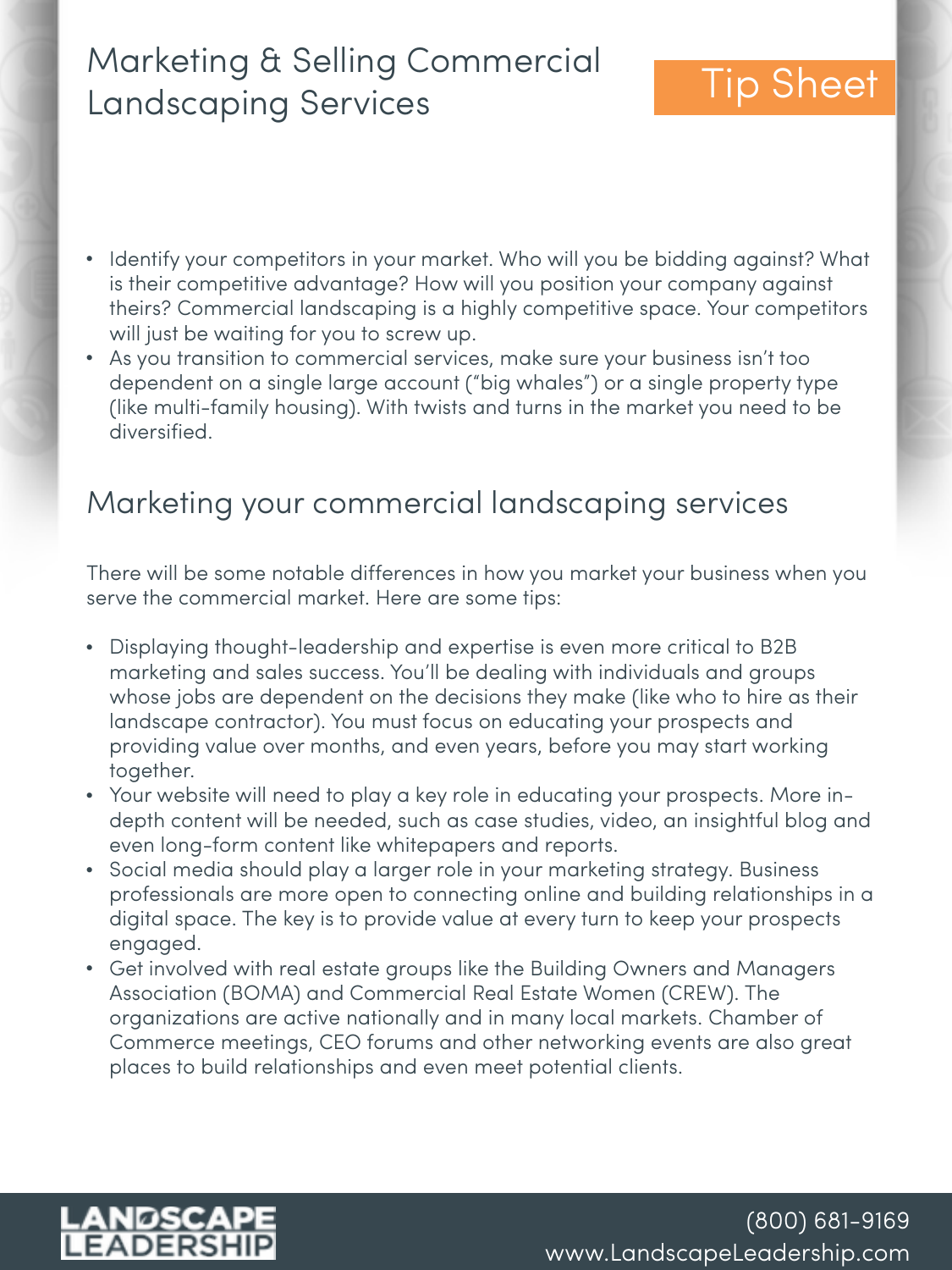# Marketing & Selling Commercial **Landscaping Services** Tip Sheet

### B2B sales strategies

This is where the rubber meets the road. B2B sales can be a grind as the sales cycle tends to be longer compared to transactions on the residential side. You will also be dealing with more people on each contract. Many times your main point of contact won't even be the decision maker and will have little say in what gets approved. The turnover rate amongst these professionals is also very high which means you're in constant relationship-building mode.

Here are some tips to be successful with B2B sales:

- Use customer relationship management (CRM) software to get organized. And use it for prospecting as well. You'll need to keep a record of all the potential commercial properties and companies you may want to target. Research these companies online and maintain the information in your CRM software so all sales people have access. We recommend HubSpot's CRM[. Learn why here.](https://www.landscapeleadership.com/blog/getting-started-crm-software-for-lawn-care-landscaping-company)
- Use your network of existing residential clients to see if they have any connections to commercial accounts in your area. Shake the bush a little bit!
- Starting out, it may be a good idea to spend your time going after locallyowned businesses and building your reputation with them first before striking out after the larger regional and national businesses.
- To get your foot in the door with local businesses, comb your area searching for properties in disrepair or with maintenance issues you could address ("points of entry"), like turf issues or a sidewalk needing repair. This is a good way to introduce yourself and your company and make the property aware of an issue they may not even know they have.
- Visiting new properties in-person is always a good idea, especially when you bring lunch!